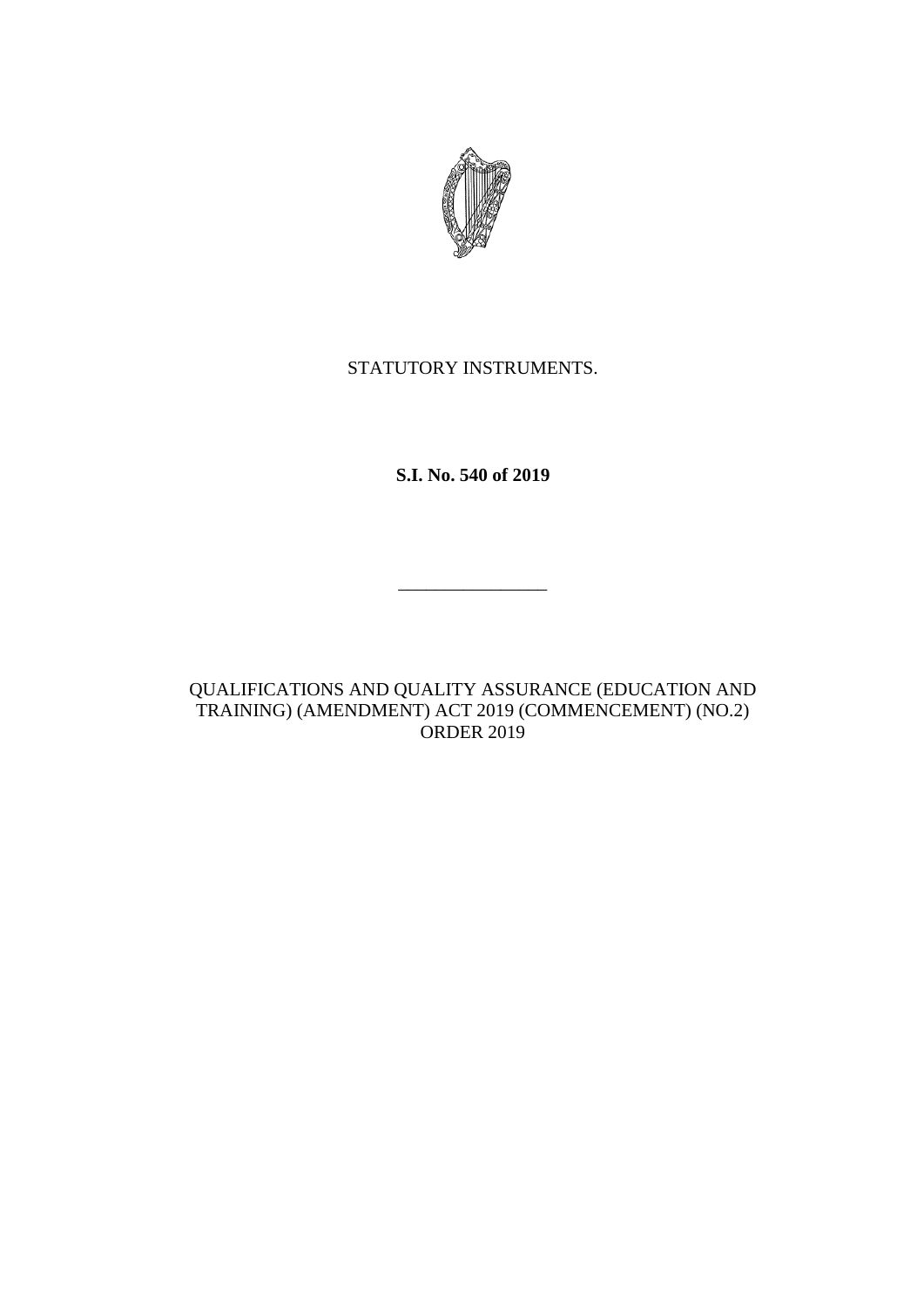## S.I. No. 540 of 2019

## QUALIFICATIONS AND QUALITY ASSURANCE (EDUCATION AND TRAINING) (AMENDMENT) ACT 2019 (COMMENCEMENT) (NO.2) ORDER 2019

I, JOE MCHUGH, Minister for Education and Skills, in exercise of the powers conferred on me by section 1(2) of the Qualifications and Quality Assurance (Education and Training) (Amendment) Act 2019 (No.32 of 2019), hereby order as follows:

1. This Order may be cited as the Qualifications and Quality Assurance (Education and Training) (Amendment) Act 2019 (Commencement) (No.2) Order 2019.

2. In this Order "Act of 2019" means the Qualifications and Quality Assurance (Education and Training) (Amendment) Act 2019 (No.32 of 2019).

3. The 8th day of November 2019 is appointed as the day on which the following provisions of the Act of 2019 shall come into operation -

- (*a*) sections 1 to 8,
- (*b*) sections 10 to 13,
- (*c*) sections 15 to 22,
- (*d*) section 24, and
- (*e*) sections 34 and 35.

4. The 1st day of January 2020 is appointed as the day on which section 36 of the Act of 2019 shall come into operation.

GIVEN under my Official Seal, 5 November, 2019.

JOE MCHUGH, Minister for Education and Skills.